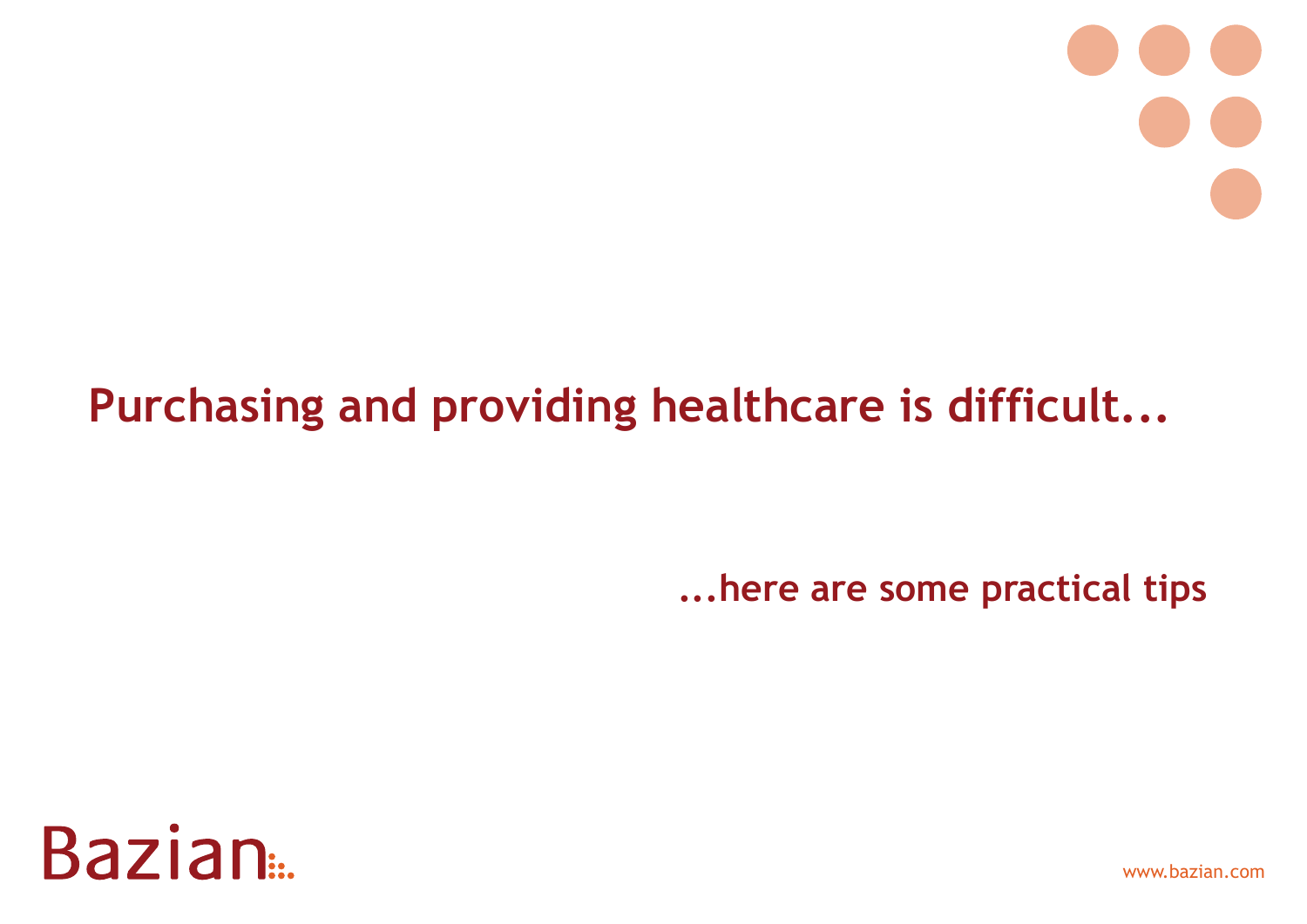### **Should I purchase this drug, device or service?**

Treatments and services are rarely purchased based on scientific evidence. Purchasing is typically based on individual opinion and judgement, or led by the marketing efforts of pharmaceutical companies and device manufacturers. Commissioning without systematically consulting evidence is a cause of the wide variance in practice, outcomes and spend we see across health systems. How can you be sure you're not contributing to this situation? How can you be sure you are buying what is truly best for your patients and not just wasting money? The following questions will help...



A green box each time and you can safely think about purchasing the treatment or service

# Bazian<sub>ia</sub>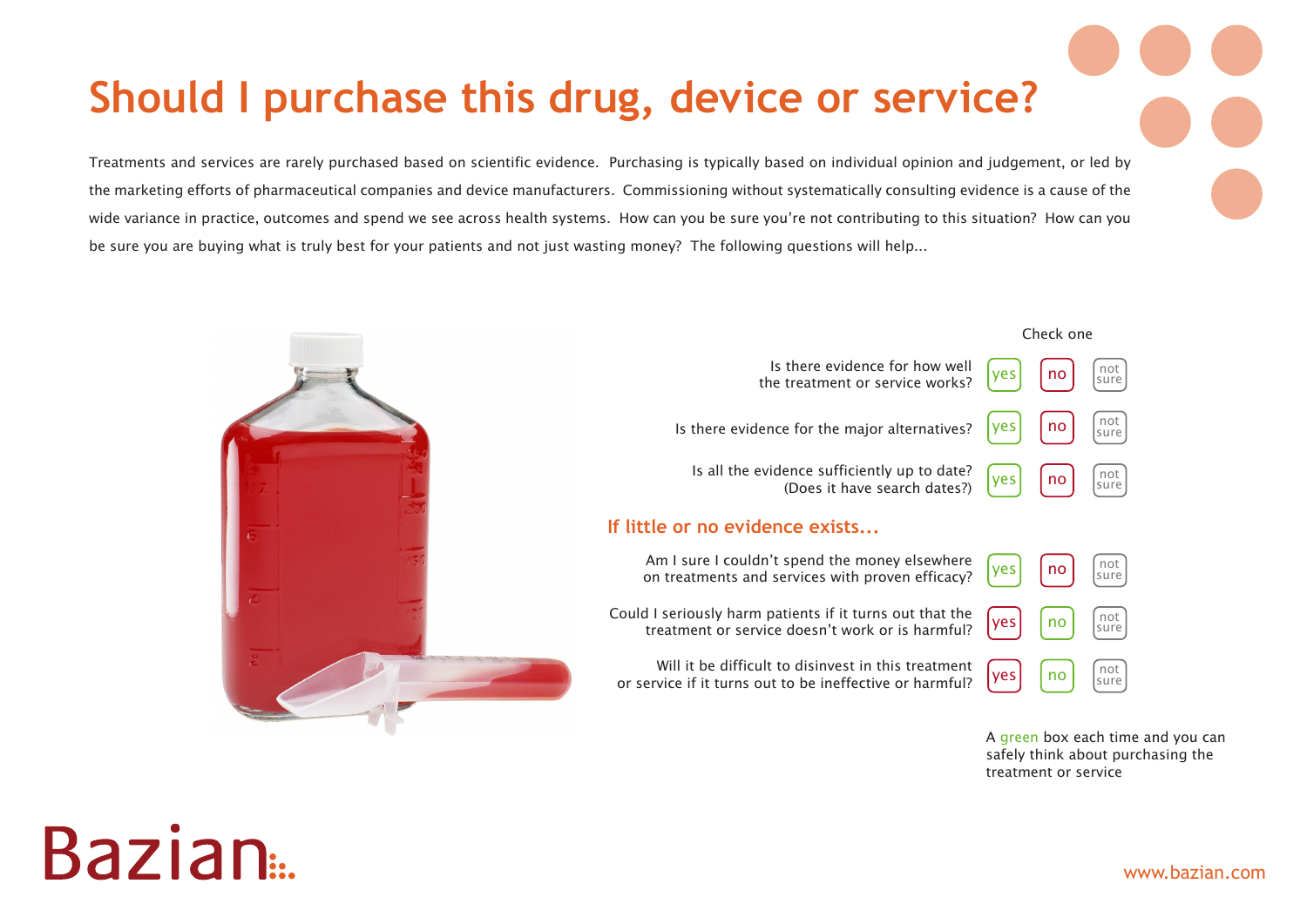#### **Should I fund this research?**

Since the mid-1960s, more than 14 million pieces of health-related research have been published. Unfortunately most contain design flaws that make them unusable from the start, leaving about 1% sufficiently reliable to base clinical decisions on. Billions have been wasted. The questions to the left will help ensure your research budgets are not adding to the waste...



A green box each time and you can safely think about funding the research proposal



www.bazian.com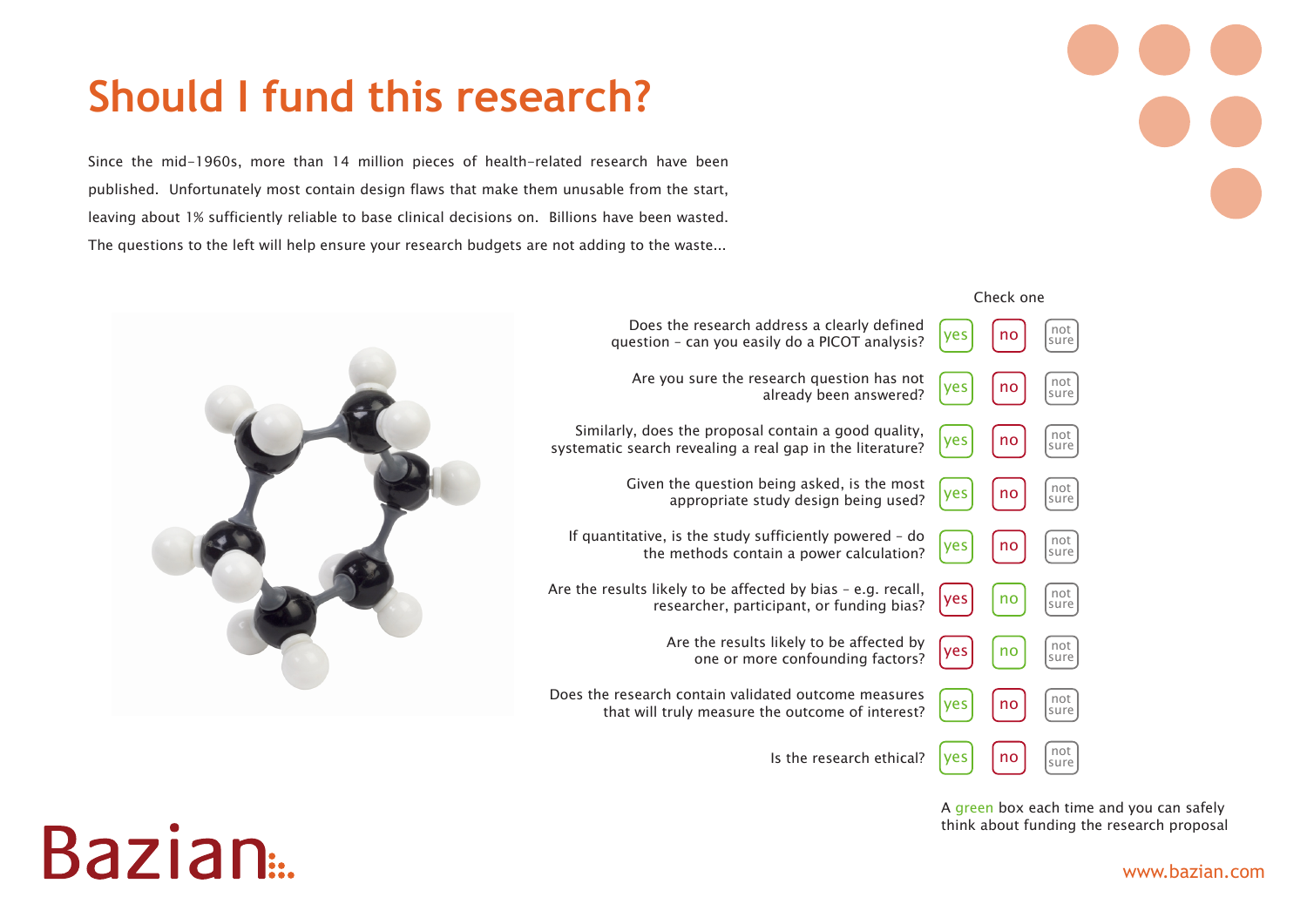#### **Can I trust this clinical guideline?**

There are more than 200,000 clinical guidelines worldwide. Most are ignored by clinicians, with good reason. Though many claim to be evidence-based, only a fraction (about 1%) really are. And almost none are regularly updated, ignoring the 20,000+ pieces of new research that are published each week. The following questions will help you assess if a quideline is trustworthy enough to use...



**Bazian**